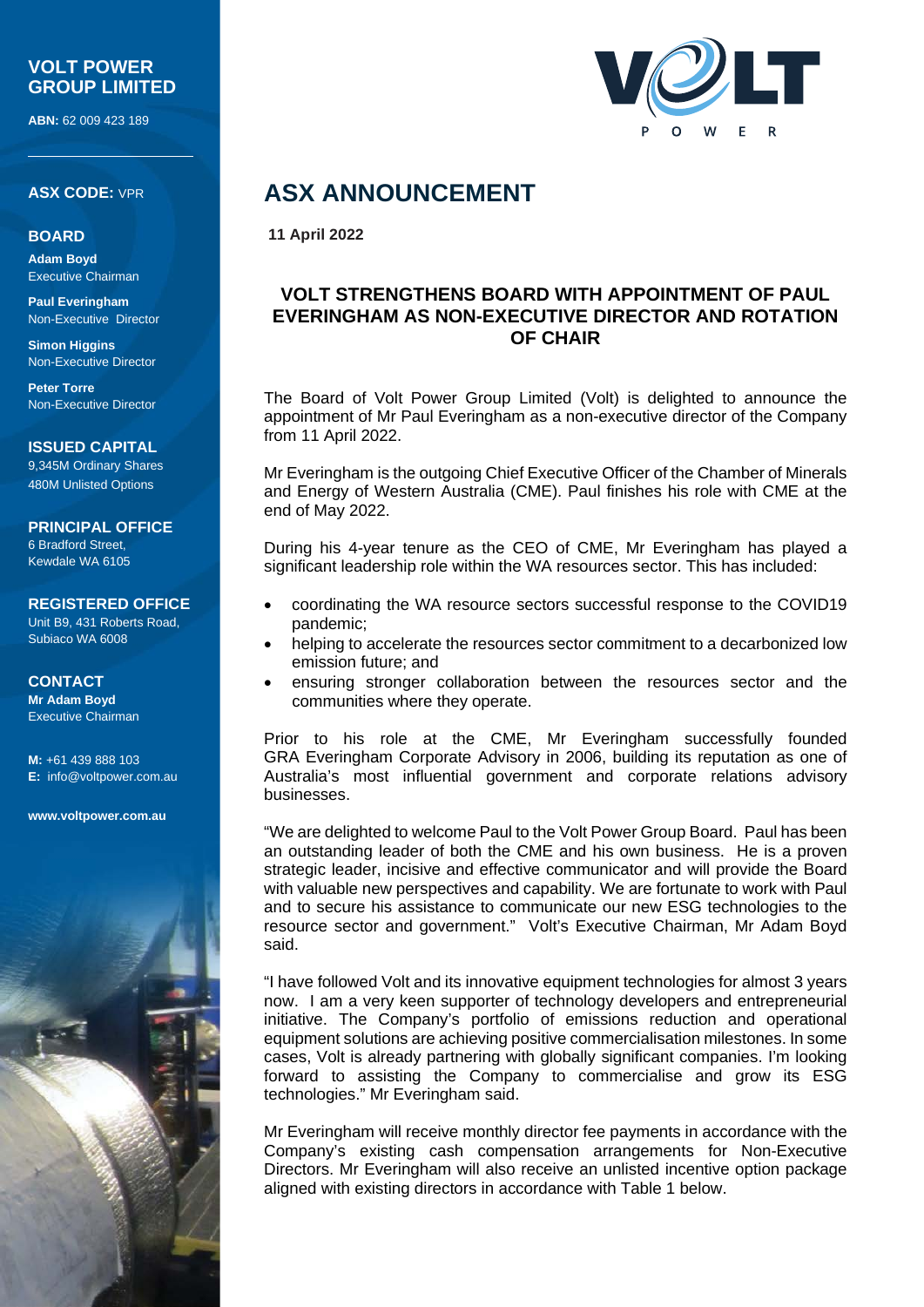

#### **Table 1 – Non-Executive Director Options (Paul Everingham)**

| <b>Tranche</b> | <b>Option</b><br><b>Number</b> | <b>Exercise Price</b> | <b>Exercise Conditions</b>                                                                                                          | <b>Expiry Date</b>              |
|----------------|--------------------------------|-----------------------|-------------------------------------------------------------------------------------------------------------------------------------|---------------------------------|
| Tranche 1      | 60,000,000                     | \$0,00402             | 6-months continuous service as a director date of<br><i>issue</i>                                                                   | 24-months from date<br>of issue |
| Tranche 2      | 60,000,000                     | \$0.00429             | 12-months continuous service as a director post<br>date of issue &<br><b>First ATEN Construction Start</b>                          | 36-months from date<br>of issue |
| Tranche 3      | 60,000,000                     | \$0,00450             | 12-months continuous service as a director post<br>date of issue &<br>180-day VWAP <sup>*</sup> $>= 0.6$ cents prior to Expiry Date | 48-months from date<br>of issue |
| <b>TOTAL</b>   | 180,000,000                    |                       |                                                                                                                                     |                                 |

In accordance with the ASX Listing Rules, please find attached an Appendix 3X Initial Directors Notice.

Separately, the Board has also elected to rotate the Chairmanship role of the Company. The Company's CEO & Managing Director, Mr Adam Boyd has accepted the role as Executive Chairman. Mr Simon Higgins will continue as a Non-Executive Director of the Company.

| <b>Issued by:</b>     | Volt Power Group Limited (ACN 009 423 189) |
|-----------------------|--------------------------------------------|
| <b>Authorised by:</b> | The Board of Volt Power Group Limited      |

# **About Volt**

**Volt Power Group Limited (ASX: VPR)** is a transitioning power and infrastructure asset / equipment developer and owner. The Company's businesses develop and commercialise innovative proprietary equipment delivering "step change" client productivity and cost benefits achieving annuity earnings for the Company.

## **Business Activity Summary**

These activities of our businesses include:

- **ATEN** (100%) ATEN is a zero-emission waste heat to electricity technology solution. The ATEN is at an advanced stage of initial commercialisation (certified Australia Innovation Patent secured). Refer below;
- **Wescone** (100%) the proprietary owner of the globally unique Wescone W300 sample crusher predominantly deployed throughout the global iron ore sector. Wescone has a successful operating track record and recently developed a new crusher with larger dimensional acceptance, improved reduction ratio and durability specifications;
- **EcoQuip** (~70%) a developer and owner of a 'best in class' Mobile Solar Light & Communications Tower solution (MSLT / MSCT) incorporating robust design attributes including US military spec design & build quality, solar / lithium (LFP) battery storage solution and advanced power management, data telemetry & control system capable of LED lighting, LTE Wi-Fi, point to point microwave, environmental monitoring and CCTV technology retro-fit; and
- **Acquisition / Development Strategy** The Company actively pursues opportunities to expand its broader renewable and low emission power generation, infrastructure asset / equipment and project delivery capability.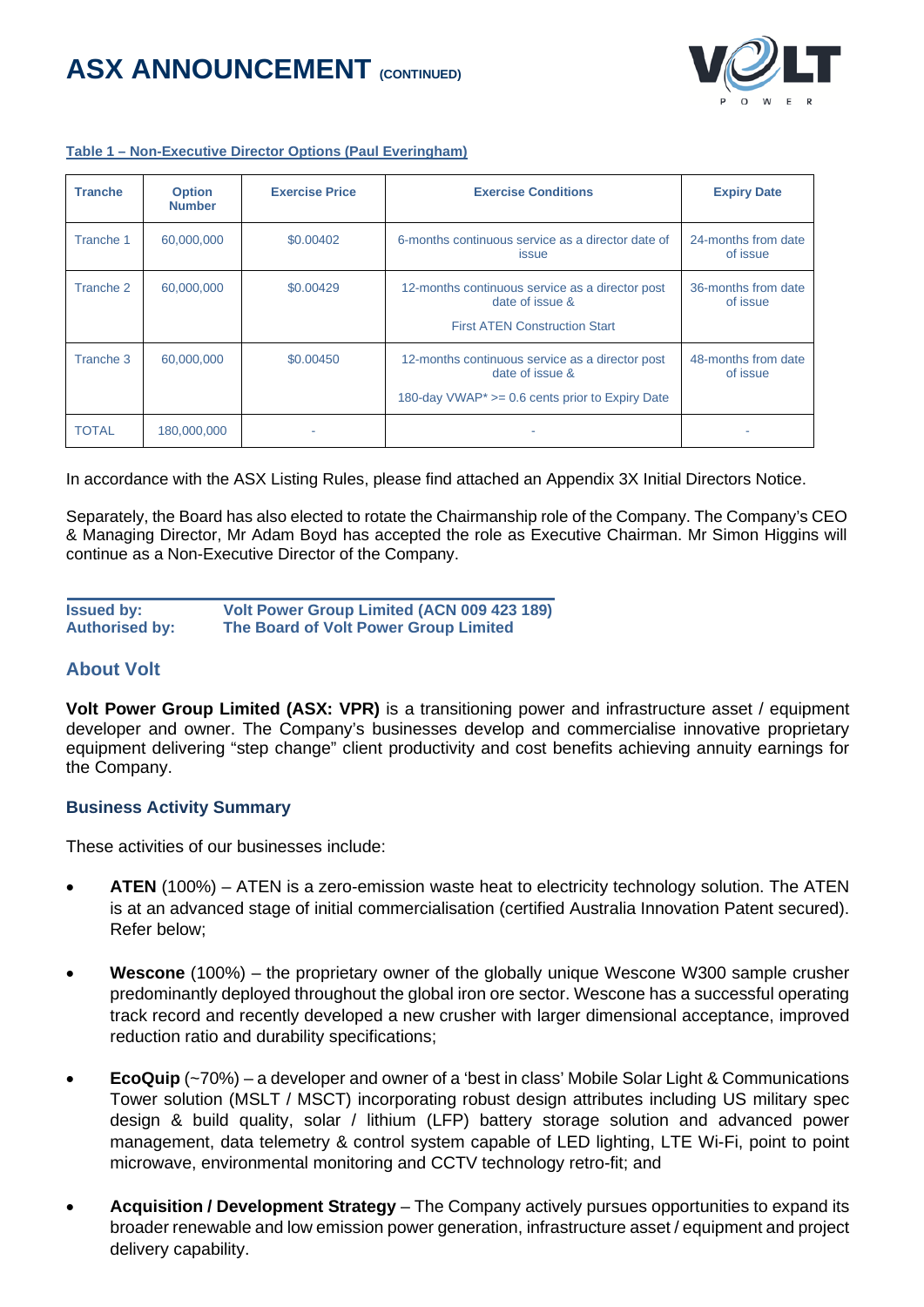

**About the ATEN Technology (AIP #2020101347):** The ATEN comprises a modular, power generation equipment package capable of harvesting 'low' grade industrial waste heat to generate zero emission baseload electricity. ATEN generated electricity is expected to significantly reduce 'energy intensive' industry energy costs via the displacement of grid sourced electricity or fossil fuel usage associated with electricity generation.

The global industrial complex vents a significant quantity of 'low' grade waste heat to atmosphere. This quantity of unexploited waste heat presents an outstanding opportunity for the commercial roll-out of the ATEN Technology.

The ATEN's simple, high efficiency design and modular configuration - developed to maximise its integration capability - provides a low capex, uniquely compatible and scalable solution for the exploitation of 'low grade' industrial waste heat from multiple sources. Volt's priority target markets for the commercialization of the ATEN Technology include the resources and industrial processing sectors.

The salient ATEN Waste Heat to Power technology benefits that resonate with power station owners include:

- Baseload, zero emission incremental power generation (Scope 1 Emission reduction);
- Levelised Cost of Electricity (LCOE)\* up to  $~50\%$  lower than gas and  $~80\%$  lower than diesel generation;
- LCOE\* ~25% 50% lower than Solar / BESS installations based on equivalent annual generation and zero emission performance;
- CAPEX ~60% lower than Solar / BESS Battery installations based on identical annual generation and zero emission performance;
- Zero cost compatibility with Solar and Hydrogen fuel transition solutions;
- Carbon Credits (CFI) Act 2011 Offset Project / ACCU eligibility; and
- Zero water & operational personnel requirements

**\* Levelised Cost of Energy (LCOE) is based on new zero emission capacity and variable costs of hydrocarbon fuelled generation (where relevant) using the ARENA LCOE calculation methodology @ 8% discount rate and 20-year project life including ACCUs (\$30/ACCU) and RECs (\$30/REC) as applicable.**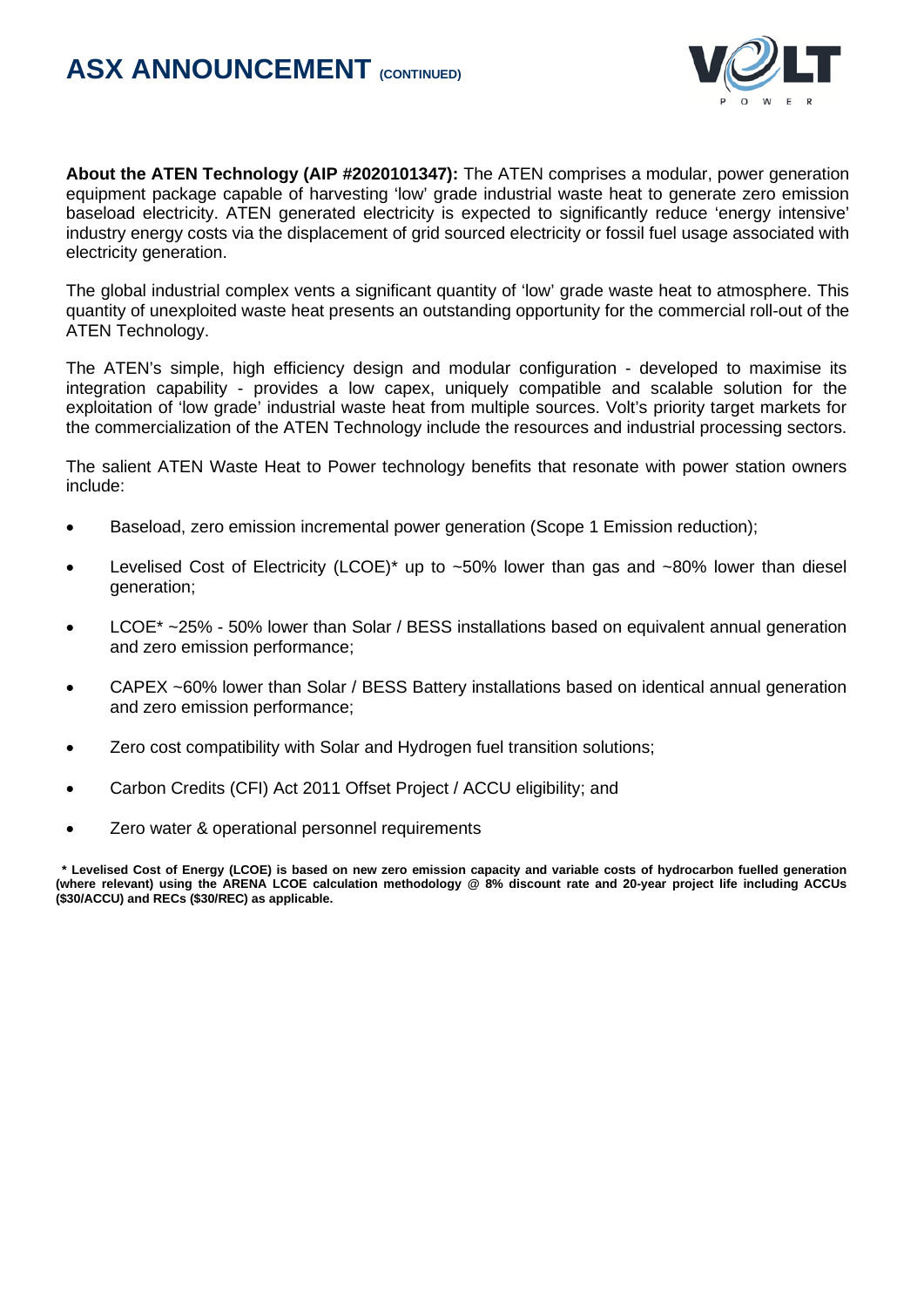*Rule 3.19A.1*

# **Appendix 3X**

# **Initial Director's Interest Notice**

*Information or documents not available now must be given to ASX as soon as available. Information and documents given to ASX become ASX's property and may be made public.*

Introduced 30/9/2001.

| Name of entity: | Volt Power Group Limited |
|-----------------|--------------------------|
| ABN:            | 62 009 423 189           |

We (the entity) give ASX the following information under listing rule 3.19A.1 and as agent for the director for the purposes of section 205G of the Corporations Act.

| Name of Director    | Paul Alexander Everingham |
|---------------------|---------------------------|
| Date of appointment | 10 April 2022             |

**Part 1 - Director's relevant interests in securities of which the director is the registered holder** *In the case of a trust, this includes interests in the trust made available by the responsible entity of the trust*

Note: In the case of a company, interests which come within paragraph (i) of the definition of "notifiable interest of a director" should be disclosed in this part.

#### **Number & class of securities**

1. 15,000,000 fully paid ordinary shares (FPO)

<sup>+</sup> See chapter 19 for defined terms.